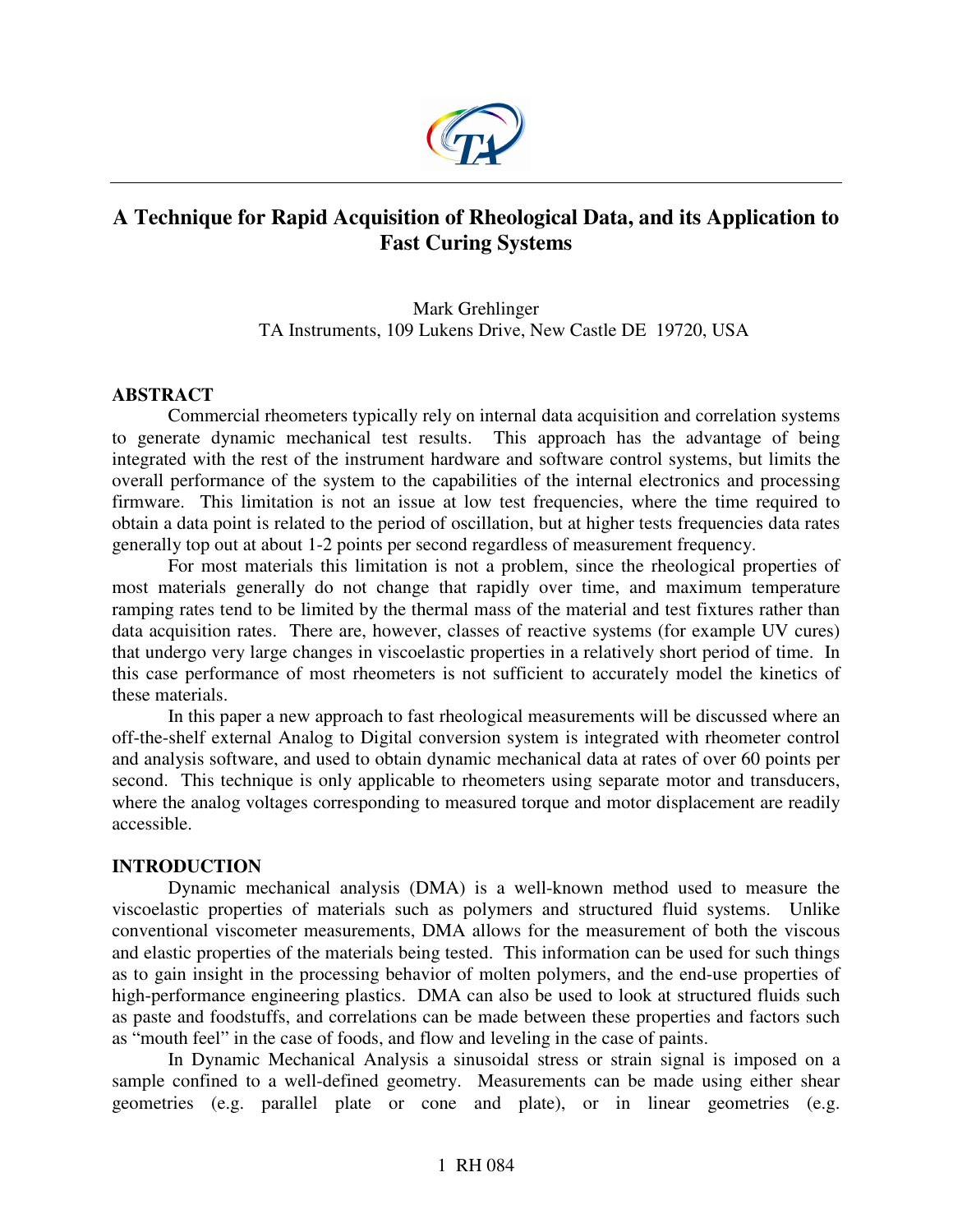rectangular/cylindrical tension-compression, or bending). In all cases however both the stress and strain as a function of time must be either measured or deduced. Since the sample geometry is known, determining stress and strain on the sample is a matter of measuring or calculating the motor displacement and torque as a function of time, and then multiplying by the appropriate geometry constants.

The measurement of dynamic mechanical parameters from the transient stress and strain signals involves the calculation of the magnitude of each of these sinusoidal signals and the phase shift between them. From these parameters it is possible to calculate all of the conventional DMA variables such as the complex viscosity  $(\eta^*)$ , elastic and loss moduli  $(G)$ ,  $G''$ ), and tan  $\delta$ .



Figure1 Dynamic Mechanical Signals

Calculation of the amplitude of the stress and strain signals, and the phase shift between them can be done using a variety of techniques, however most rheometers use either a Discrete Fourier Transform (DFT) or a cross-correlation algorithm. In the case of cross correlation, the incoming stress and strain signals are correlated against two reference sine waves of the same frequency, that are shifted in phase by 90º from each other. This algorithm offers very good noise rejection, particularly if data are integrated over several cycles of oscillation (1).

The ARES rheometer used in this study uses two dedicated A/D converter to sample the torque and displacement signals, with the number of cycles used for the correlation, and number of points per cycle being a function of frequency, with the total number of raw samples used for the data correlation generally fixed at 2048 (2). The actual time required to generate a single dynamic mechanical data point is of course tied to the measurement frequency, plus any time required by the instrument microprocessor and firmware to do the actual calculations. At frequencies below 2 rad/s, where a single cycle is used, the minimum measurement time is between 1 and 1 1/2 cycles of oscillation. At higher frequencies the limiting factor in the rate at which dynamic data can be obtained is not governed by the measurement period, but rather the instrument firmware.

In most applications this limitation is not a factor, since the rheological properties being measured are either relatively constant, or changing slowly enough that they can still be accurately measured using conventional data acquisition and correlation systems. For materials where the rheology is rapidly changing (for example, curing materials or structured fluid systems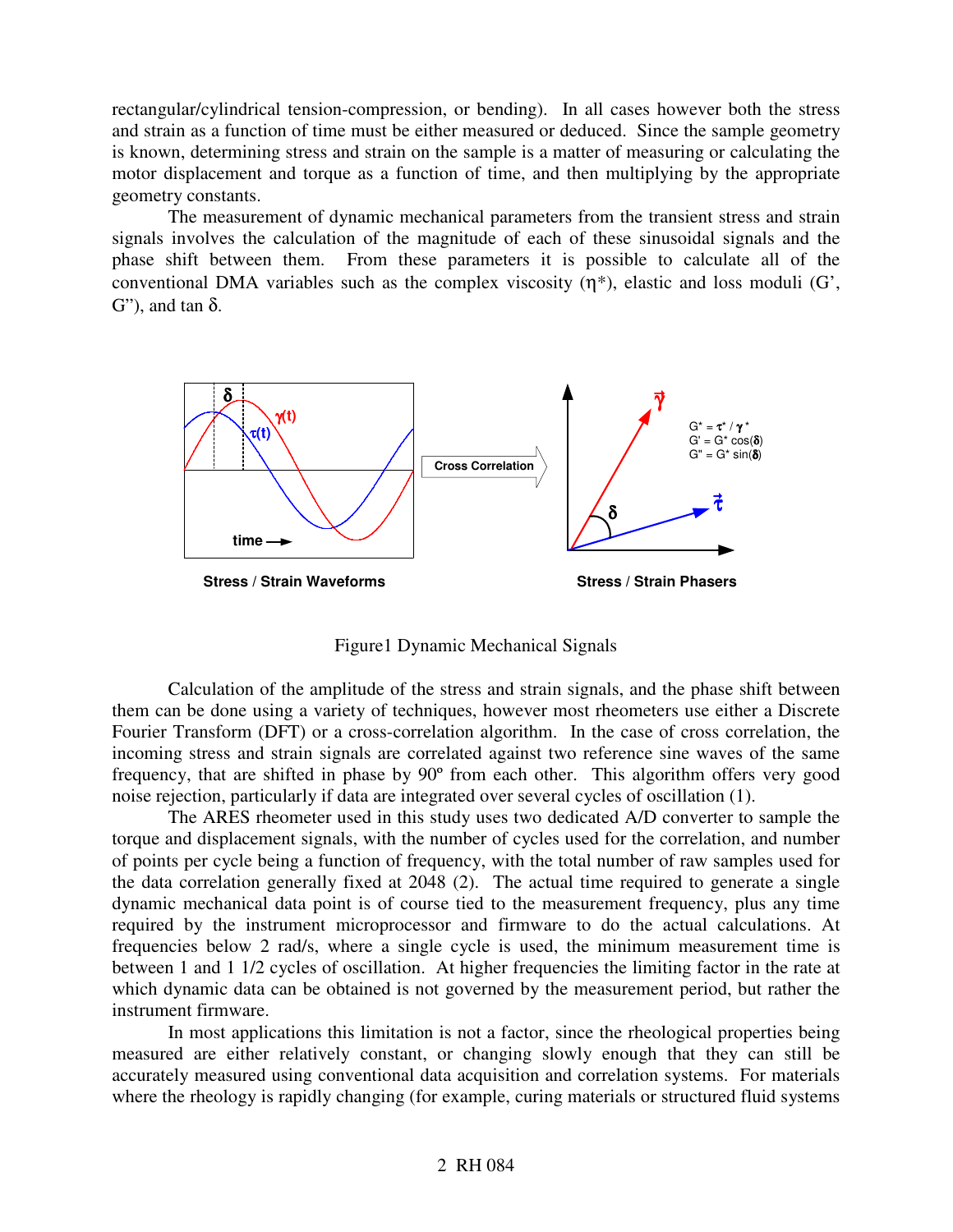which may break down under shear) this limitation may prevent accurate measurement of these changing properties over time.

With this in mind a system was developed for performing dynamic mechanical analysis experiments at significantly higher data rates using an off-the-shelf external A/D converter and special software to perform the necessary calculations and automatically send the data stream to the instrument data presentation software.

## **EXPERIMENTAL**

Dynamic mechanical analysis measurements were made using ARES rheometer (TA Instruments). This instrument contains a rotational motor that applies a shear strain to sample, and a force rebalance transducer (FRT) that measures the resulting torque and normal force. The output signals for both the motor and transducer are easily accessible via BNC connectors on the back of the instrument. The signals are scaled to  $\pm$  5 V full scale, corresponding to nominal values of  $\pm$  2000 gm-cm or  $\pm$  200 gm-cm torque (depending on transducer setting), and  $\pm$  0.5 radians of angular displacement for the motor.

These signals were digitized using a National Instruments DAQPad-6020E USB-based analog to digital converter (DAQ), which features 8 dual-ended analog input channels with 12 bits of resolution, 8 digital I/O lines, and a maximum sampling rate of 100 kS/s. A special software module (RheoCorr) was written to interface this acquisitions system to the rheometer control software (TA Instruments Orchestrator), which allows Orchestrator to control the external DAQ hardware, send over the appropriate scaling constants (transducer calibration factors, geometry constants, etc.), and to receive the calculated dynamic mechanical properties. An ActiveX control provided by National Instruments (NI-DAQ) was used to interface the DAQ to the RheoCorr software.

Viscoelastic parameters were calculated from the sampled data using the crosscorrelation algorithm discussed above. There are, however, several additional factors that need to be considered in order to obtain accurate data. The first is the fact that the A/D hardware is multiplexed in such a way that the individual torque and displacement samples do not occur at the same point in time. This delay can be corrected by querying the driver software for the intra channel delay time, and adjusting the calculated phase shift by the appropriate amount based on the delay time and the measurement frequency. Another factor to consider is that the analog electronics in the rheometer itself have a frequency-dependent phase shift (a correction that is normally done in the instrument firmware), and this correction is taken into account in a similar fashion. Transducer compliance (3) was compensated for by modeling the transducer as a spring with a fixed compliance constant.

Rheological measurements were obtained on a sample of polydimethyl siloxane (PDMS, General Electric SE30), measured using a 25 mm diameter parallel plate geometry at room temperature in order to compare the accuracy of the external correlator to the data generated by the conventional ARES electronics.

The ability of this measurement system to follow the rheological properties of fast reacting systems was tested by monitoring the change in complex viscosity  $(\eta^*)$  of a urethane based UV curing system. In this experiment the uncured polymer solution was tested using a 38.1 mm diameter quartz parallel plate upper fixture, and a standard 50 mm diameter stainless steel bottom plate. A Novacure 2100 (Exfo) UV source was used to generate the ultraviolet light, which was passed through a 320 – 500 nm filter. The Novacure unit provides digital I/O lines for controlling the lamp shutter, and an analog output signal corresponding to the intensity of the UV signal. These signals where connected to the acquisition hardware, which allowed the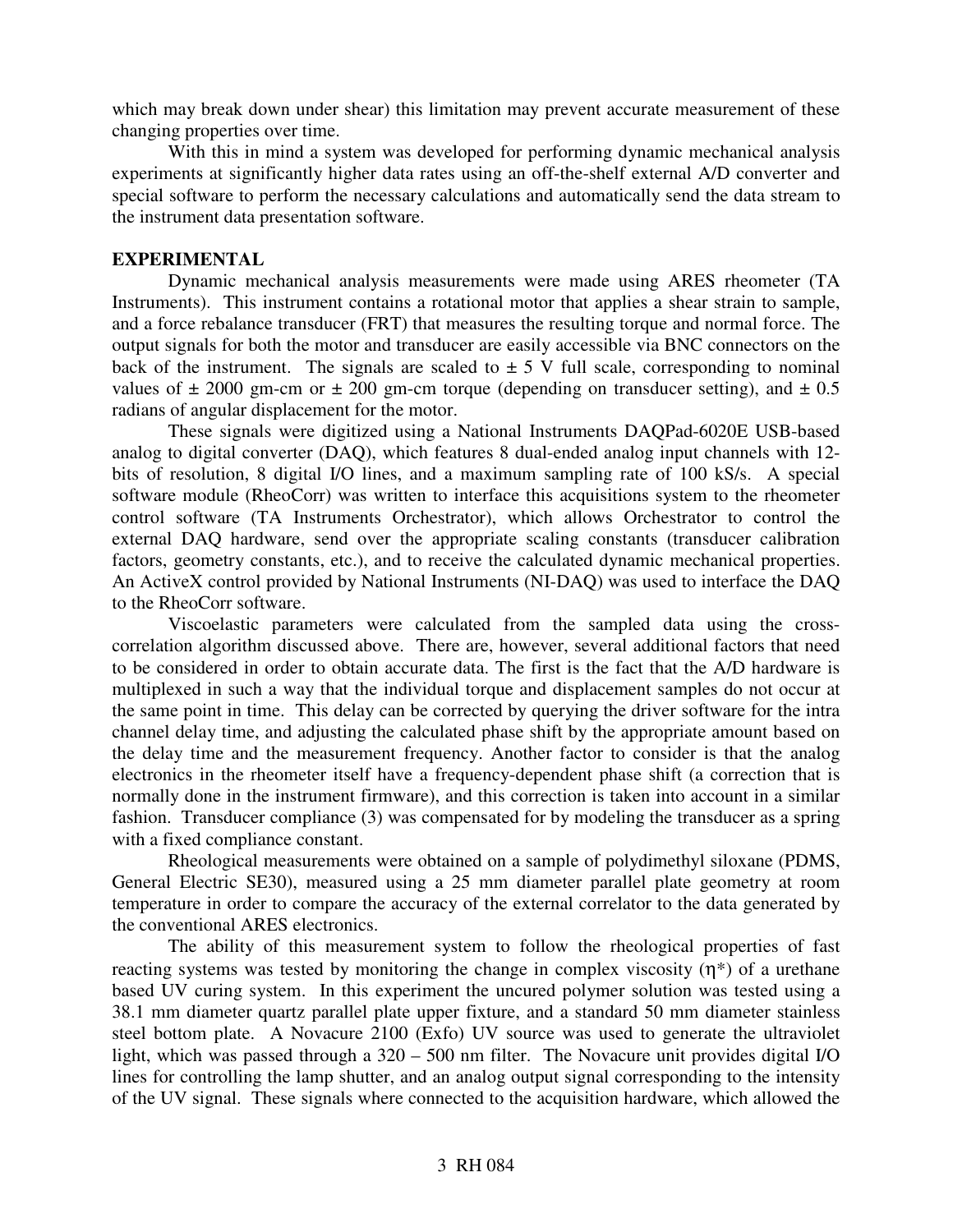rheometer software to both control and monitor the UV intensity during measurements. Twin light pipes, mounted above the quartz upper plate were used to illuminate the sample with the UV radiation. Although this arrangement did not provide a uniform distribution of light over the area of the quartz plate, it proved sufficient for testing purposes.

## **RESULTS AND DISCUSSION**

#### **Accuracy of Data Correlation System**

Figure 2 shows a comparison of frequency sweep data generated using the external correlator software to the data generated by the ARES electronics using the PDMS sample. Data were run using a series of frequencies from 0.1 to 100 rad/s and a strain amplitude of 5%, well within the linear viscoelastic range of the material.



Figure 2 Frequency Sweep PDMS

The actual data were generated using a series of time sweeps at each frequency, with multiple data points collected at each rate in order to determine the repeatability of the data. As can be seen from the plot, the two sets of measurements are essentially equivalent to each other over the frequency range examined.

The data generated by the ARES rheometer showed better repeatability from measurement to measurement within a single test frequency, which is most likely due to better resolution in the ARES DAQ, which uses a 9-bit auto ranging algorithm coupled with a 16-bit DAQ to provide an effective resolution of 25 bits relative to the full-scale signal voltages. The average relative standard deviation (RSD) in modulus values over the frequency range examined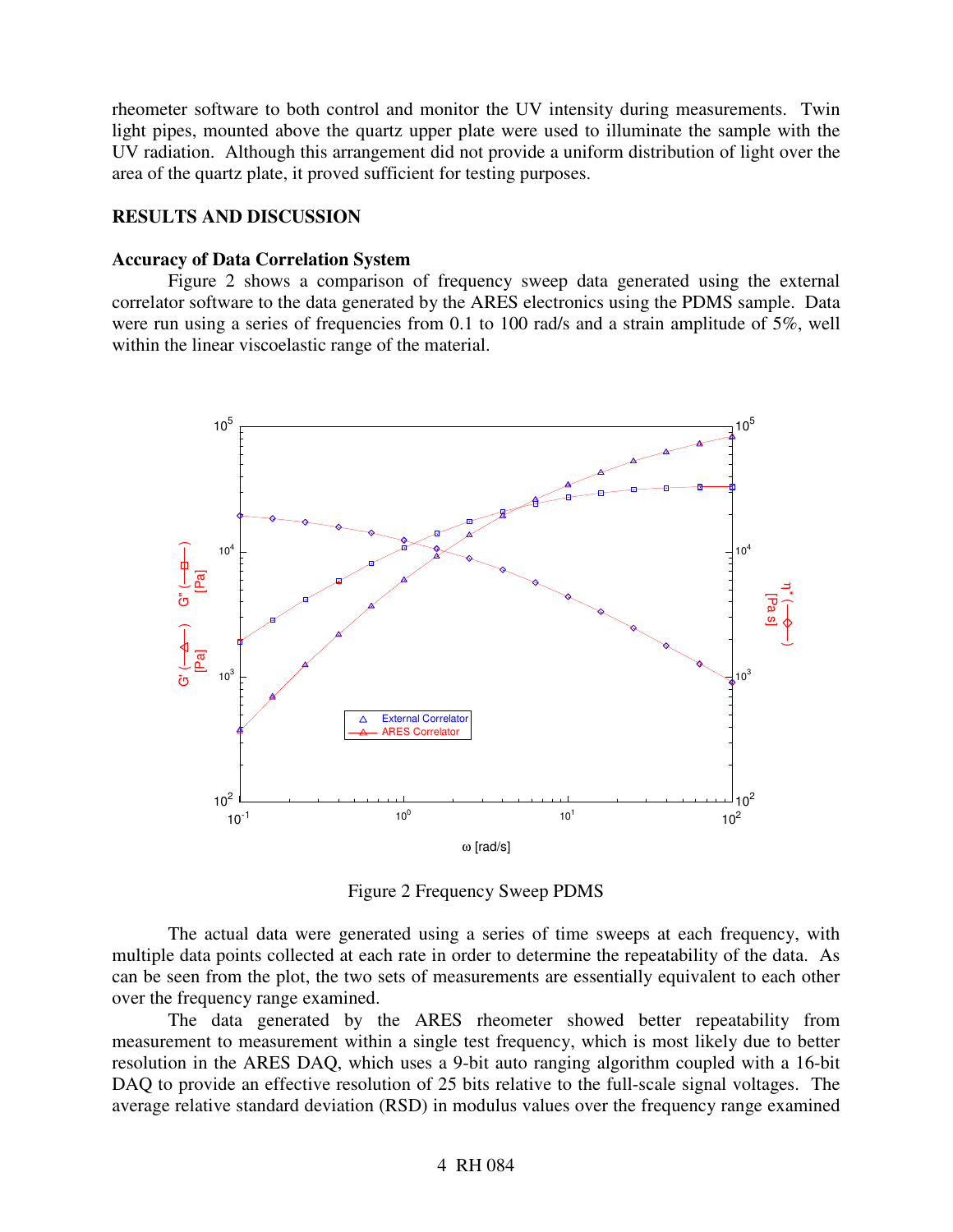was found to be 0.04% for the ARES data, in contrast to 0.33% for the external correlation system. A similar trend was found in the phase angle measurements, where the ARES results showed an average of 0.015% for the relative standard deviation at each frequency, and the external correlator data was found to have an average RSD of 0.315%.

In general, the difference between the modulus and phase angle values calculated by the ARES and the results calculated by the external correlator system are generally within about 0.5% of each other as shown in Figure 3. The errors tend to be larger at lower frequencies, as would be expected since the torque levels measured are smaller. Also, no significant trend is seen in the errors at high frequencies, which indicates that the corrections used for compensating for transducer compliance, and phase errors work well, since these effects are much larger at high frequencies.



Figure 3 Modulus and Phase Deviations versus Frequency

Measurements made using the external data acquisition system shows that it is possible to reliably generate dynamic mechanical data at a rate corresponding to a time period about 20% greater than the period of the measurement frequency. At a test frequency of 100 rad/s this corresponds to approximately 13 points per second, at 500 rad/s (the upper frequency limit for the ARES) 66 points per second can be consistently obtained. The additional time provided in each measurement cycles allows the software to marshal the raw data from DAQ driver to the data calculation and presentation functions. Note that in cases where the maximum number of points is not needed, the accuracy of the results can be improved by running the data correlation over several cycles of measurement.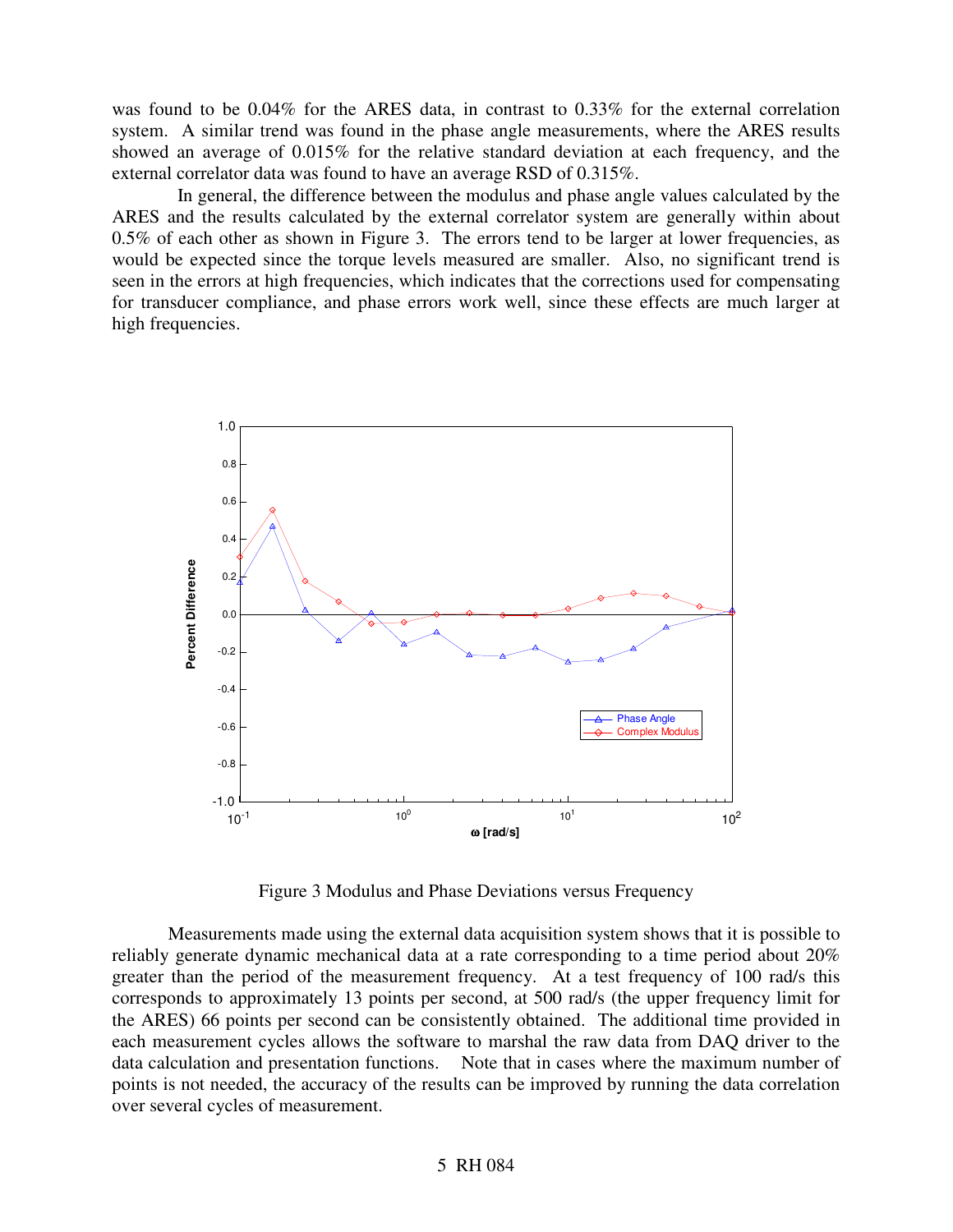#### **Application to Fast Curing Systems**

Previous studies (4) have used similar experimental setups, and have relied on the fact that the cross-linking reaction can be "stepped", and then quenched by exposing the sample to short bursts of UV light. The rheological properties can then be measured after each exposure, to monitor the progress of the reaction. Our goal here was to see if it is possible to provide a system for collecting data that is fast enough to be able to measure the rheology of such systems *in situ* as the reaction progresses over time.

Figure 4 shows a plot of  $\eta^*$  versus time for the UV-curing polymer system, during which it was exposed to a 5 second pulse of UV radiation with an average intensity of approximately 50  $mW/cm<sup>2</sup>$ , occurring about 130 seconds into the test. The data were measured using a frequency of 312 rad/s (50 Hz) and a strain amplitude of 5%. As previously noted, the UV exposure was not uniform across the area of the plate, so the degree of cure was not consistent in the same.



Figure 4 Complex Viscosity  $(\eta^*)$  versus Time for UV Curable polymer system

This plot shows good agreement between the values obtained using both correlation systems. It is also apparent from the plot that the data generated by the external correlator allows the cure to be monitored with a much greater degree of accuracy due to the fact that the data collection is occurring at a rate of approximately 20 points per second, versus 1 point per second in the case of the ARES electronics.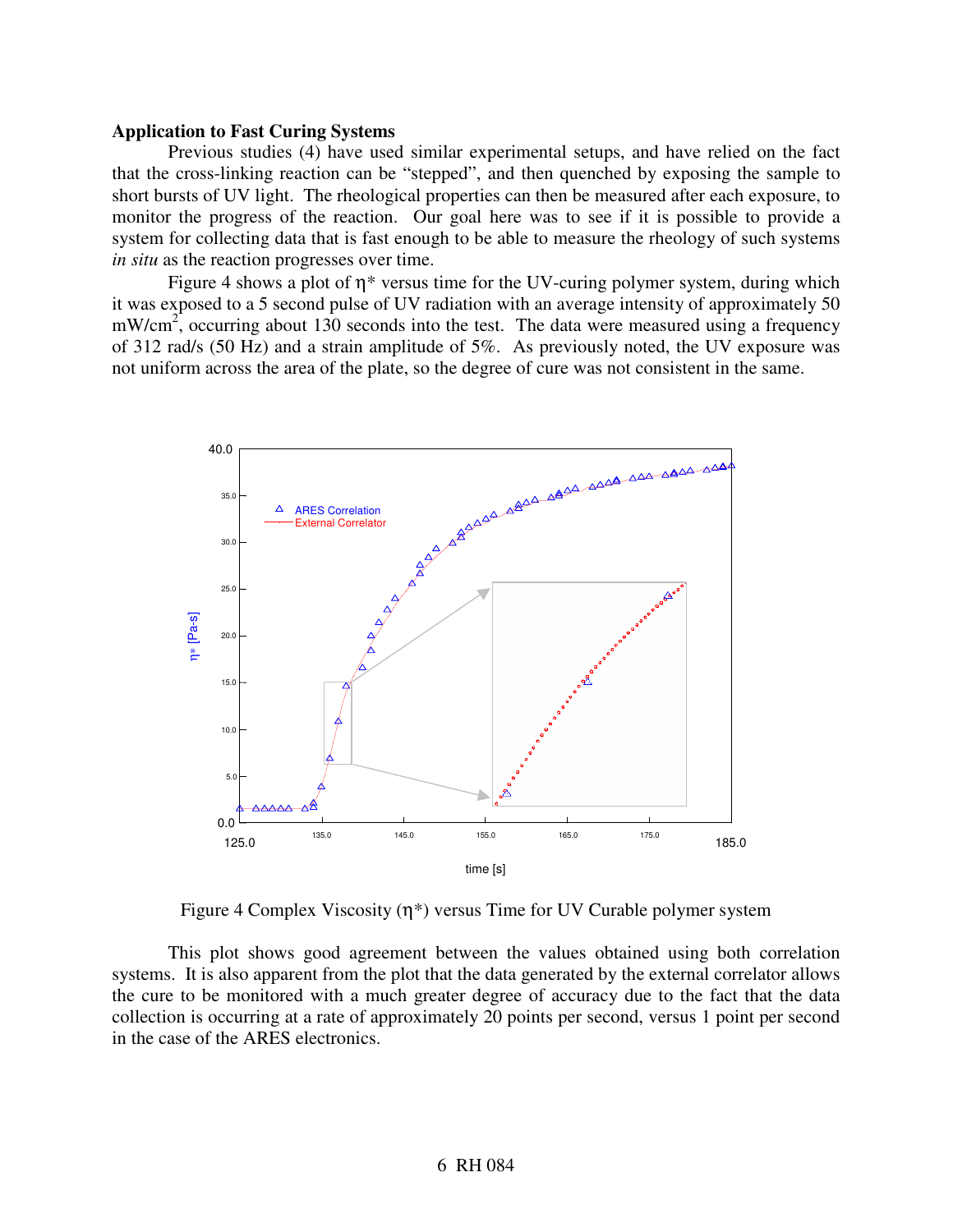#### **Real-time Waveform Monitoring**

This system also provides a means for monitoring the torque and strain waveforms graphically in real time, which can be used to spot problems in measurements such as low signal amplitudes, sample slippage, or material nonlinearity. Figure 5 shows a screen capture of the RheoCorr software showing a the torque signal used for correlation obtained on a sample of toothpaste run at a frequency of 50 Hz, and a strain amplitude of 20% (outside of the linear region for the sample).



Figure 5 Screen Capture showing Torque Waveform

The results show that at this strain level the torque waveform is noticeably asymmetric due to a nonlinear response in the sample.